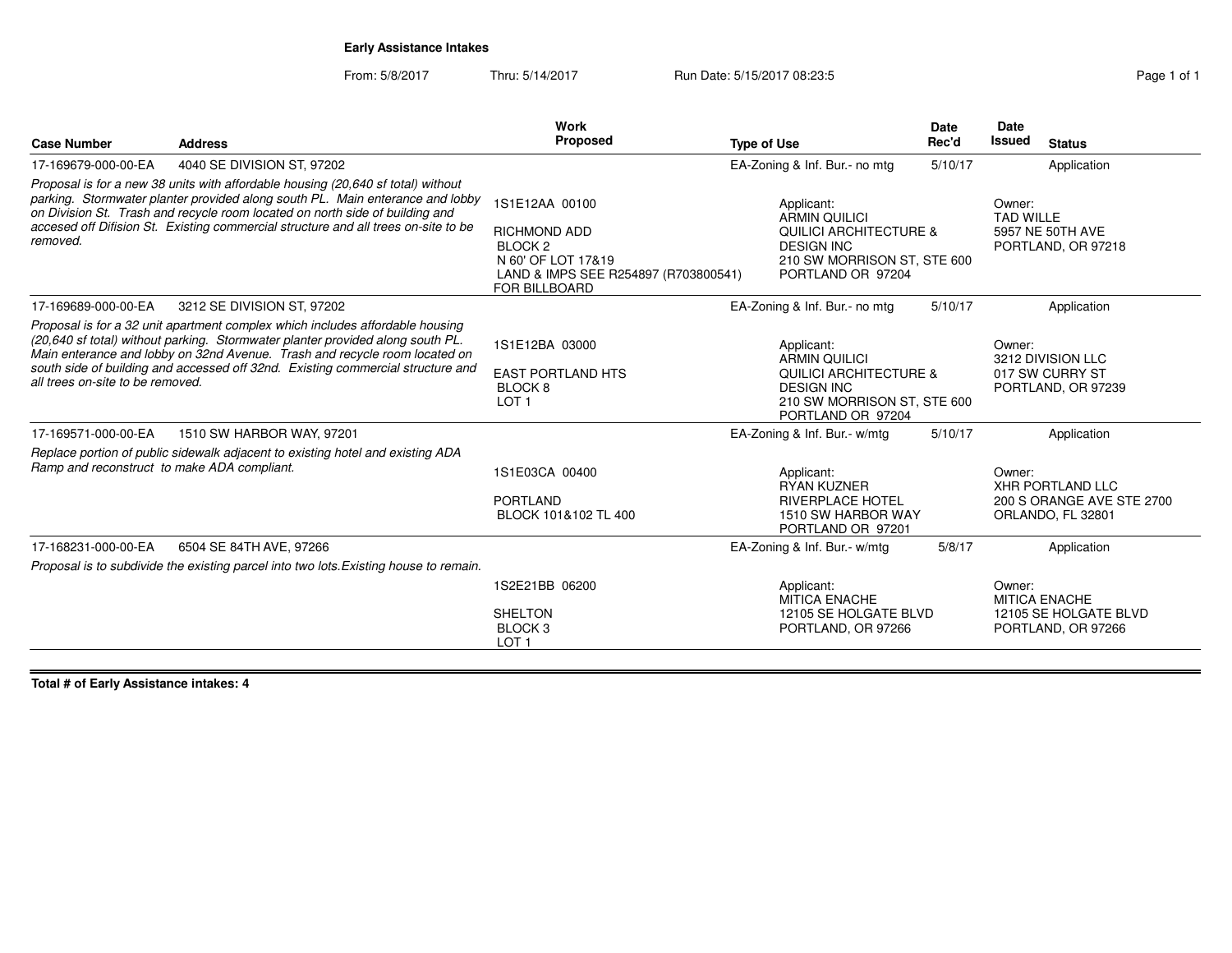From: 5/8/2017Thru: 5/14/2017 **Run Date: 5/15/2017 08:23:5** Pag

| Page 1 of 5 |  |  |
|-------------|--|--|
|             |  |  |

| <b>Case Number</b>                   | <b>Address</b>                                                                                                                                                                                                                                                                                                                                                                                                                                                                                                                                                                    | <b>Work</b><br>Proposed                                                     | <b>Type of Use</b>                                                                                                                              | Date<br>Rec'd | <b>Date</b><br><b>Issued</b><br><b>Status</b>                                                                                                                                                                                     |  |
|--------------------------------------|-----------------------------------------------------------------------------------------------------------------------------------------------------------------------------------------------------------------------------------------------------------------------------------------------------------------------------------------------------------------------------------------------------------------------------------------------------------------------------------------------------------------------------------------------------------------------------------|-----------------------------------------------------------------------------|-------------------------------------------------------------------------------------------------------------------------------------------------|---------------|-----------------------------------------------------------------------------------------------------------------------------------------------------------------------------------------------------------------------------------|--|
| 17-168032-000-00-LU                  | 2993 SW 11TH AVE, 97201                                                                                                                                                                                                                                                                                                                                                                                                                                                                                                                                                           | AD - Adjustment                                                             | Type 2 procedure                                                                                                                                | 5/8/17        | Pending                                                                                                                                                                                                                           |  |
|                                      | Adjustment to Landscape requirement 33.120.250.B related to CO 15-273323                                                                                                                                                                                                                                                                                                                                                                                                                                                                                                          |                                                                             |                                                                                                                                                 |               |                                                                                                                                                                                                                                   |  |
|                                      |                                                                                                                                                                                                                                                                                                                                                                                                                                                                                                                                                                                   | 1S1E09BA 03900<br>PORTLAND CITY HMSTD<br>BLOCK 112<br>LOT 1&2 INC PT VAC ST | Applicant:<br>STEWART STRAUS<br><b>STEWART GORDON STRAUS</b><br><b>ARCHITECT PC</b><br>12600 SW CRESCENT ST SUITE<br>100<br>BEAVERTON, OR 97005 |               | Owner:<br><b>WOODRIDGE APARTMENTS LLC</b><br>1300 SW 5TH AVE #3000<br>PORTLAND, OR 97201<br>Owner:<br>FDC MANAGEMENT CO LLC<br>1300 SW 5TH AVE #3000<br>PORTLAND, OR 97201                                                        |  |
| 17-170726-000-00-LU                  | 3079 SE FRANKLIN ST                                                                                                                                                                                                                                                                                                                                                                                                                                                                                                                                                               | AD - Adjustment                                                             | Type 2 procedure                                                                                                                                | 5/12/17       | Application                                                                                                                                                                                                                       |  |
|                                      | NSFR needs adjustment to reduce the required 10' front setback to 5' along SE                                                                                                                                                                                                                                                                                                                                                                                                                                                                                                     |                                                                             |                                                                                                                                                 |               |                                                                                                                                                                                                                                   |  |
| 31st Ave.                            |                                                                                                                                                                                                                                                                                                                                                                                                                                                                                                                                                                                   | 1S1E12BD 17104                                                              | Applicant:<br><b>NATHAN ARNOLD</b>                                                                                                              |               | Owner:<br><b>BTS HOMES INC</b>                                                                                                                                                                                                    |  |
|                                      |                                                                                                                                                                                                                                                                                                                                                                                                                                                                                                                                                                                   | PARTITION PLAT 2016-88<br>LOT <sub>2</sub>                                  | <b>FASTER PERMITS</b><br>14334 NW EAGLERIDGE LANE<br>PORTLAND, OR 97229                                                                         |               | 237 NE CHKALOV DR #112<br>VANCOUVER, WA 98684-5054                                                                                                                                                                                |  |
| 17-170800-000-00-LU                  | 2202 SE CLINTON ST, 97202                                                                                                                                                                                                                                                                                                                                                                                                                                                                                                                                                         | AD - Adjustment                                                             | Type 2 procedure                                                                                                                                | 5/12/17       | Application                                                                                                                                                                                                                       |  |
|                                      | Demolition of two garages with shared common wall and construction of a new<br>structure containing two single car garages with two ADUs on top (all sharing a<br>common wall). Three adjustments requested: front yard setback (adjusting it to<br>18'); side yard setback (adjust it to 0'); and outdoor space requirement (space that<br>has a minimum dimension of 12' x 12' and 250 sq ft - which would dimension less,<br>but create a larger square footage space. **Note - the site for these three<br>adjustments is comprised of two tax lots with different ownership. | 1S1E11AA 09900<br>HOME ADD TO E P<br>BLOCK <sub>3</sub><br>LOT 4 TL 9900    | Applicant:<br><b>TONY MARNELLA</b><br><b>MARNELLA HOMES</b><br>18318 SE ABERNATHY LANE<br>MILWAUKIE OR 97267                                    |               | Owner:<br>DANIEL M RUBEN<br>13990 CHELSEA DR<br>LAKE OSWEGO, OR 97035<br>Owner:<br>MICHAEL K MCLAUGHLIN<br>604 BAY CLIFFS DR<br>GULF BREEZE, FL 32561<br>Owner:<br>TIM B MCLAUGHLIN<br>604 BAY CLIFFS DR<br>GULF BREEZE, FL 32561 |  |
| 17-166193-000-00-LU                  | 621 NE RANDALL AVE, 97232                                                                                                                                                                                                                                                                                                                                                                                                                                                                                                                                                         | AD - Adjustment                                                             | Type 2 procedure                                                                                                                                | 5/9/17        | Pending                                                                                                                                                                                                                           |  |
|                                      | Requesting reduced setbacks based on the required setback of the cumulative                                                                                                                                                                                                                                                                                                                                                                                                                                                                                                       |                                                                             |                                                                                                                                                 |               |                                                                                                                                                                                                                                   |  |
| total area of projected wall planes. |                                                                                                                                                                                                                                                                                                                                                                                                                                                                                                                                                                                   | 1N1E36BC 08400                                                              | Applicant:<br>Owner:<br><b>DAVID HORNING</b>                                                                                                    |               | <b>BLAKELY POMEROY</b>                                                                                                                                                                                                            |  |
|                                      |                                                                                                                                                                                                                                                                                                                                                                                                                                                                                                                                                                                   | <b>LOGANS ADD</b><br><b>BLOCK 5</b><br>SLY 1/2 OF LOT 1&2                   | DAVID HORNING DESIGN<br>2351 NW YORK ST STE 4<br>PORTLAND OR 97210                                                                              |               | PROPERTIES LLC<br>3132 NE 22ND AVE<br>PORTLAND, OR 97212-2425                                                                                                                                                                     |  |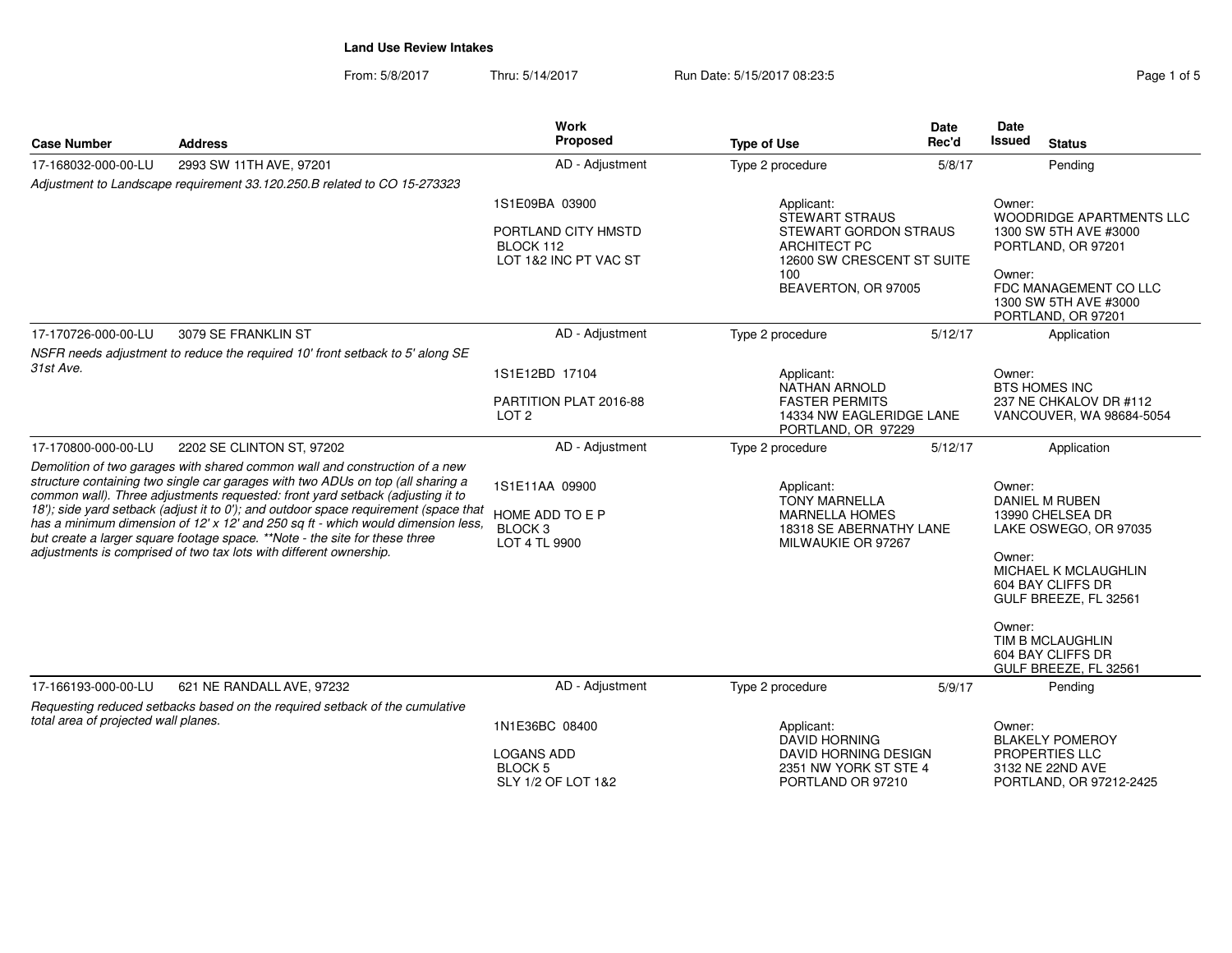From: 5/8/2017Thru: 5/14/2017 **Run Date: 5/15/2017 08:23:5** Pag

| Page 2 of 5 |  |  |
|-------------|--|--|
|             |  |  |

| <b>Case Number</b>                       | <b>Address</b>                                                                                                                                                                                                                                                                                                                                                                                                                                                                                                                                                                            | <b>Work</b><br>Proposed                                         | <b>Type of Use</b>                                                                                                   | <b>Date</b><br>Rec'd | <b>Date</b><br>Issued                                                                                                                 | <b>Status</b>                                                                                      |
|------------------------------------------|-------------------------------------------------------------------------------------------------------------------------------------------------------------------------------------------------------------------------------------------------------------------------------------------------------------------------------------------------------------------------------------------------------------------------------------------------------------------------------------------------------------------------------------------------------------------------------------------|-----------------------------------------------------------------|----------------------------------------------------------------------------------------------------------------------|----------------------|---------------------------------------------------------------------------------------------------------------------------------------|----------------------------------------------------------------------------------------------------|
| 17-169326-000-00-LU                      | 1725 SE 57TH AVE, 97215                                                                                                                                                                                                                                                                                                                                                                                                                                                                                                                                                                   | AD - Adjustment                                                 | Type 2 procedure                                                                                                     | 5/10/17              |                                                                                                                                       | Application                                                                                        |
|                                          | Adjustment to increase building height from a maximum of 20 feet to 23 feet, 6                                                                                                                                                                                                                                                                                                                                                                                                                                                                                                            |                                                                 |                                                                                                                      |                      |                                                                                                                                       |                                                                                                    |
| inches.                                  |                                                                                                                                                                                                                                                                                                                                                                                                                                                                                                                                                                                           | 1S2E06DB 01000                                                  | Applicant:                                                                                                           |                      | Owner:                                                                                                                                |                                                                                                    |
|                                          |                                                                                                                                                                                                                                                                                                                                                                                                                                                                                                                                                                                           | <b>BUCHANANS ADD</b><br>LOT <sub>10</sub>                       | ROBIN SCHOLETZKY<br>URBANLENS PLANNING LLC<br>2744 SE 34TH AVE<br>PORTLAND OR 97202                                  |                      | THOMAS S KUHN<br>1725 SE 57TH AVE<br>PORTLAND, OR 97215-3404<br>Owner:<br>KAREN L KUHN<br>1725 SE 57TH AVE<br>PORTLAND, OR 97215-3404 |                                                                                                    |
|                                          |                                                                                                                                                                                                                                                                                                                                                                                                                                                                                                                                                                                           |                                                                 |                                                                                                                      |                      |                                                                                                                                       |                                                                                                    |
|                                          | Total # of LU AD - Adjustment permit intakes: 5                                                                                                                                                                                                                                                                                                                                                                                                                                                                                                                                           |                                                                 |                                                                                                                      |                      |                                                                                                                                       |                                                                                                    |
| 17-170462-000-00-LU                      |                                                                                                                                                                                                                                                                                                                                                                                                                                                                                                                                                                                           | AS - Land Division Amend<br>(Subdivision)                       | Type 2 procedure                                                                                                     | 5/11/17              |                                                                                                                                       | Application                                                                                        |
|                                          | Total # of LU AS - Land Division Amend (Subdivision) permit intakes: 1                                                                                                                                                                                                                                                                                                                                                                                                                                                                                                                    |                                                                 |                                                                                                                      |                      |                                                                                                                                       |                                                                                                    |
| 17-170198-000-00-LU                      | 3922 SE 66TH AVE, 97206                                                                                                                                                                                                                                                                                                                                                                                                                                                                                                                                                                   | <b>CU</b> - Conditional Use                                     | Type 2 procedure                                                                                                     | 5/11/17              |                                                                                                                                       | Application                                                                                        |
|                                          | Type B Accessory Short Term Rental for up to 4 bedrooms in house.                                                                                                                                                                                                                                                                                                                                                                                                                                                                                                                         |                                                                 |                                                                                                                      |                      |                                                                                                                                       |                                                                                                    |
|                                          |                                                                                                                                                                                                                                                                                                                                                                                                                                                                                                                                                                                           | 1S2E08CB 22900<br>LAURELWOOD PK<br>BLOCK 6<br>LOT <sub>14</sub> | Applicant:<br><b>KRISTY OLSEN</b><br>3922 SE 66TH AVE<br>PORTLAND, OR 97206                                          |                      | Owner:                                                                                                                                | <b>DUSTIN OLSEN</b><br>3922 SE 66TH AVE<br>PORTLAND, OR 97206                                      |
|                                          |                                                                                                                                                                                                                                                                                                                                                                                                                                                                                                                                                                                           |                                                                 |                                                                                                                      |                      | Owner:                                                                                                                                | <b>KRISTY OLSEN</b><br>3922 SE 66TH AVE<br>PORTLAND, OR 97206                                      |
| 17-169725-000-00-LU                      | 12707 NE SAN RAFAEL ST, 97230                                                                                                                                                                                                                                                                                                                                                                                                                                                                                                                                                             | <b>CU</b> - Conditional Use                                     | Type 3 procedure                                                                                                     | 5/10/17              |                                                                                                                                       | Application                                                                                        |
| (Glendoveer Plan District)               | RoC Fellowship meets in an existing church building that is approximately 17,570<br>square feet and in a single-story wood frame structure. the church would like to<br>demolish and replace approximately 8,865 square feet of space, mostly within the<br>existing footprint. This will include reconfiguration of the fellowship hall, kitchen<br>and classrooms. The existing Chapel will be re-configured to its original<br>configuration by removing the interior hallway wall. A conditional use review is<br>being requested for the proposed improvements. See EA 16-278752 PC. | 1N2E26CA 08201<br><b>MCGUIRE</b><br>LOT <sub>1</sub>            | Applicant:<br><b>DAVID BRITTELL</b><br><b>BRITELL ARCHITECTURE</b><br>1338 COMMERCE AVE SUITE E<br>LONGVIEW WA 98632 |                      | Owner:                                                                                                                                | OREGON CONFERENCE<br><b>ADVENTIST CHURCHES</b><br>19800 SE OATFIELD RD<br>GLADSTONE, OR 97027-2546 |
|                                          | Total # of LU CU - Conditional Use permit intakes: 2                                                                                                                                                                                                                                                                                                                                                                                                                                                                                                                                      |                                                                 |                                                                                                                      |                      |                                                                                                                                       |                                                                                                    |
| 17-168923-000-00-LU                      | 1725 SW COLUMBIA AVE, 97201                                                                                                                                                                                                                                                                                                                                                                                                                                                                                                                                                               | DZ - Design Review                                              | Type 2 procedure                                                                                                     | 5/9/17               |                                                                                                                                       | Application                                                                                        |
| of 6 story mixed use/apartment building. | Remove and replace Brick Tile Cladding and windows along entire East elevation                                                                                                                                                                                                                                                                                                                                                                                                                                                                                                            | 1S1E04AB 05300                                                  | Applicant:<br><b>ERIK LAWRENCE</b><br>RDH BUILDING SCIENCES, INC.<br>308 SW 1st AVE #300<br>Portland, OR 97204       |                      | Owner:                                                                                                                                | RSGF COLLINS CIRCLE LLC<br>551 5TH AVE 23RD FLOOR<br>NEW YORK, NY 10176-2604                       |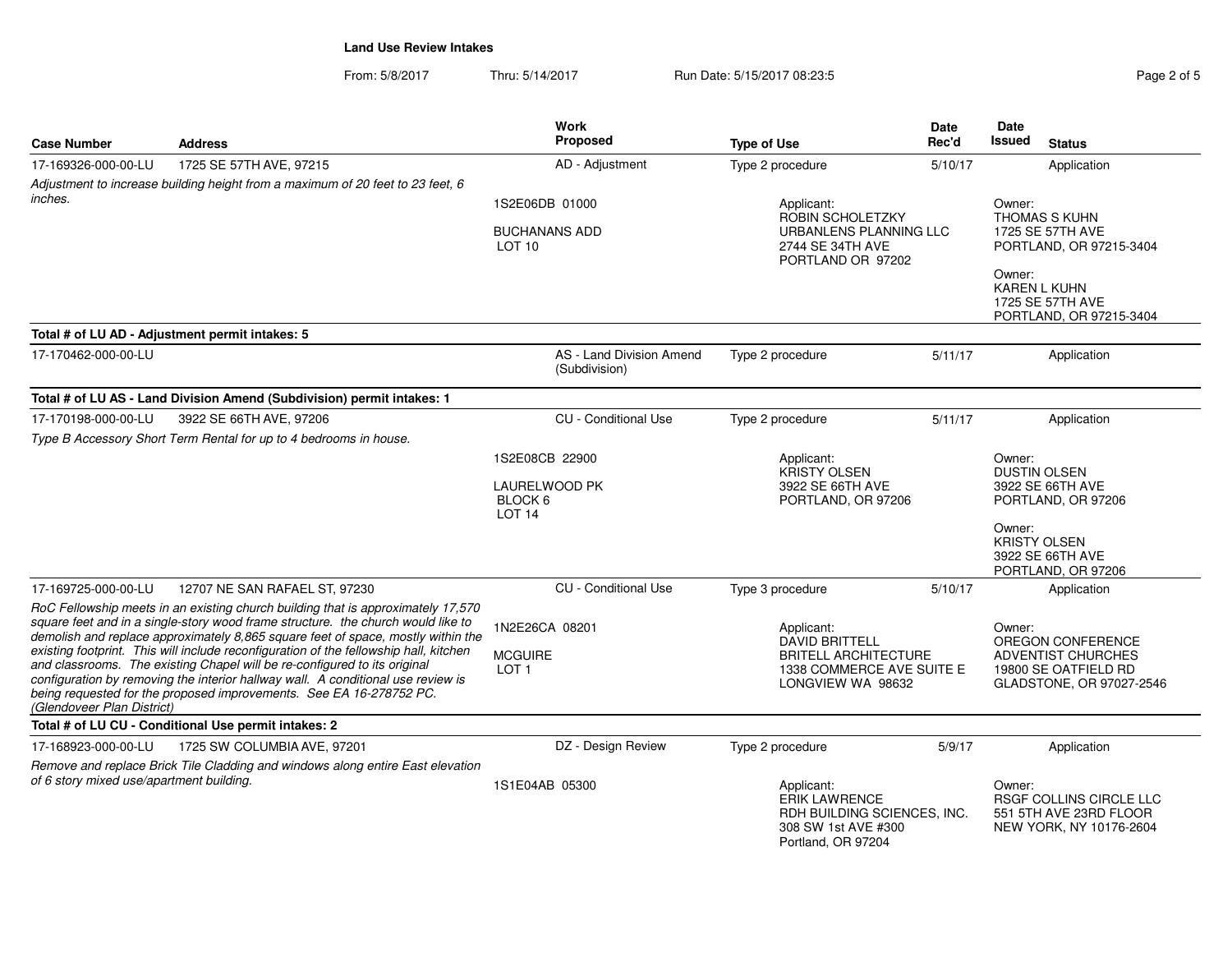| <b>Case Number</b>                          | <b>Address</b>                                                                                                                                                                                                                                            | <b>Work</b><br><b>Proposed</b>                                                                   | <b>Type of Use</b>                                                                                                 | <b>Date</b><br>Rec'd | Date<br>Issued<br><b>Status</b>                                                                                                                                     |
|---------------------------------------------|-----------------------------------------------------------------------------------------------------------------------------------------------------------------------------------------------------------------------------------------------------------|--------------------------------------------------------------------------------------------------|--------------------------------------------------------------------------------------------------------------------|----------------------|---------------------------------------------------------------------------------------------------------------------------------------------------------------------|
| 17-170890-000-00-LU                         | 121 SW SALMON ST, 97204                                                                                                                                                                                                                                   | DZ - Design Review                                                                               | Type 2 procedure                                                                                                   | 5/12/17              | Application                                                                                                                                                         |
| corridor exit.                              | Addition of new storefront system. Replacement and realignment of a portion of<br>the existing storefront on south facade (enclosing less than 500 sq ft). Installation<br>of a new 2' x 2' (approx) ventilation louver on the west facade above existing | 1S1E03BA 02100                                                                                   | Applicant:<br><b>JENNIFER KIMURA</b><br><b>VLMK ENGINEERING + DESIGN</b><br>3933 SW KELLY AVE<br>PORTLAND OR 97239 |                      | Owner:<br>IEH PORTLAND LLC<br>1WTC0510-CORPORATE TAX<br>DEPT 121 SW SALMO<br>PORTLAND, OR 97204                                                                     |
|                                             | Total # of LU DZ - Design Review permit intakes: 2                                                                                                                                                                                                        |                                                                                                  |                                                                                                                    |                      |                                                                                                                                                                     |
| 17-171147-000-00-LU                         | 1126 SW 18TH AVE, 97205                                                                                                                                                                                                                                   | DZM - Design Review w/                                                                           | Type 2 procedure                                                                                                   | 5/12/17              | Application                                                                                                                                                         |
|                                             | Proposal is to install six heat pumps in outdoor locations for the Marietta                                                                                                                                                                               | <b>Modifications</b>                                                                             |                                                                                                                    |                      |                                                                                                                                                                     |
|                                             | Apartments in CC-Goose Hollow plan and design district.                                                                                                                                                                                                   | 1S1E04AB 00300<br><b>DAVENPORT TR</b><br>BLOCK <sub>3</sub><br>LOT 2 EXC PT IN ST                | Applicant:<br>WHOOP! WHOOP! LLC<br>1225 SW 19TH AVE<br>PORTLAND, OR 97205                                          |                      | Owner:<br>WHOOP! WHOOP! LLC<br>1225 SW 19TH AVE<br>PORTLAND, OR 97205                                                                                               |
| 17-168172-000-00-LU                         | 1055 N ANCHOR WAY                                                                                                                                                                                                                                         | DZM - Design Review w/                                                                           | Type 2 procedure                                                                                                   | 5/8/17               | Pending                                                                                                                                                             |
|                                             | Two modifications to recently approved land use review LU 15-232463 DZ. The                                                                                                                                                                               | <b>Modifications</b>                                                                             |                                                                                                                    |                      |                                                                                                                                                                     |
|                                             | modifications are to zoning code 33.825.040 and 33.266.110.                                                                                                                                                                                               | 1N1E03BB 01401<br><b>NORTH HARBOUR</b><br>LOT <sub>2</sub>                                       | Applicant:<br><b>CHARLES KIDWELL</b><br>LEEB ARCHITECTS, LLC<br>308 SW 1st Avenue, #200<br>PORTLAND, OR 97204      |                      | Owner:<br><b>EUGENE LABUNSKY</b><br><b>HARBORSKY LLC</b><br>PO BOX 1969<br>LAKE OSWEGO OR 97035                                                                     |
|                                             | Total # of LU DZM - Design Review w/ Modifications permit intakes: 2                                                                                                                                                                                      |                                                                                                  |                                                                                                                    |                      |                                                                                                                                                                     |
| 17-168179-000-00-LU                         | 2507 NE 13TH AVE, 97212<br>Replacement of four windows with more historically accurate and matching                                                                                                                                                       | HR - Historic Resource<br>Review                                                                 | Type 1 procedure new                                                                                               | 5/8/17               | Pending                                                                                                                                                             |
| District.                                   | materials to existing windows for a contributing dwelling in Irvington Historic                                                                                                                                                                           | 1N1E26CA 00800<br><b>IRVINGTON</b><br>BLOCK 80<br>LOT <sub>10</sub>                              | Applicant:<br>DANIEL KLOWDEN<br>2507 NE 13TH AVE<br>PORTLAND, OR 97212-4147                                        |                      | Owner:<br>DANIEL KLOWDEN<br>2507 NE 13TH AVE<br>PORTLAND, OR 97212-4147<br>Owner:<br><b>SUMITRA</b>                                                                 |
|                                             |                                                                                                                                                                                                                                                           |                                                                                                  |                                                                                                                    |                      | CHANDRASEKARAN-KLOWDEN<br>2507 NE 13TH AVE<br>PORTLAND, OR 97212-4147                                                                                               |
| 17-169609-000-00-LU                         | 2061 NW KEARNEY ST, 97209                                                                                                                                                                                                                                 | HR - Historic Resource                                                                           | Type 1 procedure new                                                                                               | 5/10/17              | Pending                                                                                                                                                             |
| dwelling in the Alphabet Historic District. | Proposal is to change an egress window into an egress door for a contributing                                                                                                                                                                             | Review<br>1N1E33BD 02300<br><b>COUCHS ADD</b><br>BLOCK 285<br>W 20' OF LOT 12<br>E 14' OF LOT 13 | Applicant:<br>ANDRES TACUBA<br><b>JBE CUSTOM HOMES</b><br>1331 NE KILLINGSWORTH ST<br>PORTLAND OR 97211            |                      | Owner:<br><b>MELISSA K BOATWRIGHT</b><br>2061 NW KEARNEY ST<br>PORTLAND, OR 97209<br>Owner:<br><b>CORY L BOATWRIGHT</b><br>2061 NW KEARNEY ST<br>PORTLAND, OR 97209 |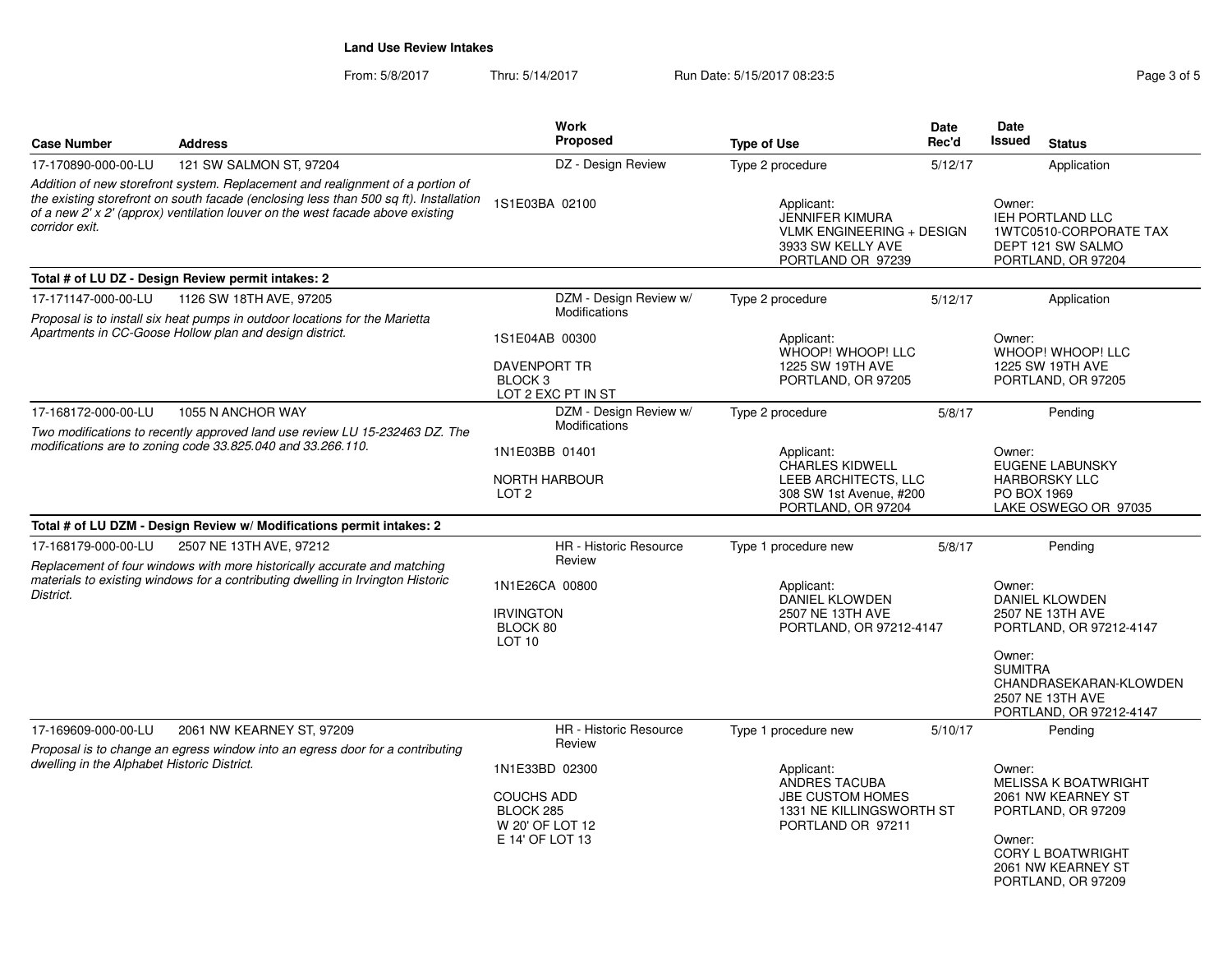From: 5/8/2017Thru: 5/14/2017 **Run Date: 5/15/2017 08:23:5** Page 4 of 5

| <b>Case Number</b>                                                                                                                                                                                                                                                            | <b>Address</b>                                                                                                                                                                                                                                | <b>Work</b><br>Proposed                                                                                                                                                     | <b>Type of Use</b>                                                                  | <b>Date</b><br>Rec'd                                                                                                                              | Date<br><b>Issued</b><br><b>Status</b>                                                                                           |
|-------------------------------------------------------------------------------------------------------------------------------------------------------------------------------------------------------------------------------------------------------------------------------|-----------------------------------------------------------------------------------------------------------------------------------------------------------------------------------------------------------------------------------------------|-----------------------------------------------------------------------------------------------------------------------------------------------------------------------------|-------------------------------------------------------------------------------------|---------------------------------------------------------------------------------------------------------------------------------------------------|----------------------------------------------------------------------------------------------------------------------------------|
| 17-168912-000-00-LU                                                                                                                                                                                                                                                           | 235 SW 1ST AVE, 97204                                                                                                                                                                                                                         | <b>HR</b> - Historic Resource                                                                                                                                               | Type 1x procedure                                                                   | 5/9/17                                                                                                                                            | Pending                                                                                                                          |
| Build a new cover for existing awning, add new signage on existing backlit sign<br>fixture/structure on east elevation. Add logo to awning fabric and install a set of<br>double doors in existing window opening (affected facade less than 500sq ft) on<br>south elevation. |                                                                                                                                                                                                                                               | Review<br>1N1E34CD 04100<br>Applicant:<br><b>JESSEY ZEPEDA</b><br><b>PORTLAND</b><br>Z-VIZ LLC<br>BLOCK 29<br>7240 N BUCHANAN AVE<br>LOT <sub>4</sub><br>PORTLAND, OR 97203 |                                                                                     |                                                                                                                                                   | Owner:<br><b>LAUREN LOUISE LLC</b><br>111 SW COLUMBIA ST #1380<br>PORTLAND, OR 97201                                             |
| 17-171041-000-00-LU                                                                                                                                                                                                                                                           | 3345 NE 25TH AVE, 97212                                                                                                                                                                                                                       | HR - Historic Resource                                                                                                                                                      | Type 2 procedure                                                                    | 5/12/17                                                                                                                                           | Application                                                                                                                      |
|                                                                                                                                                                                                                                                                               | Proposal is to add seven new windows by removing and replacing two original<br>windows on north wall and removing two non-original and replacing with five<br>windows on west wall at a contributing dwelling in Irvington Historic District. | Review<br>1N1E25BB 05800<br><b>EDGEMONT</b><br><b>BLOCK7</b><br>LOT <sub>6</sub>                                                                                            | Applicant:<br><b>KATHRYN KRYGIER</b><br>3345 NE 25TH AVE<br>PORTLAND, OR 97212-2506 |                                                                                                                                                   | Owner:<br>HOWARD H BARNEY<br>3345 NE 25TH AVE<br>PORTLAND, OR 97212-2506<br>Owner:<br><b>KATHRYN KRYGIER</b><br>3345 NE 25TH AVE |
|                                                                                                                                                                                                                                                                               |                                                                                                                                                                                                                                               |                                                                                                                                                                             |                                                                                     |                                                                                                                                                   | PORTLAND, OR 97212-2506                                                                                                          |
| 17-167902-000-00-LU                                                                                                                                                                                                                                                           | 2545 NE 9TH AVE, 97212<br>Kitchen remodel including bump out of approximately 175sq ft along north side                                                                                                                                       | HR - Historic Resource<br>Review                                                                                                                                            | Type 2 procedure                                                                    | 5/8/17                                                                                                                                            | Pending                                                                                                                          |
| property line.                                                                                                                                                                                                                                                                | 1N1E26BC 15000<br><b>IRVINGTON</b><br>BLOCK 108<br>LOT <sub>6</sub>                                                                                                                                                                           | Applicant:<br>MEGAN BIGELOW<br><b>2545 NE 9TH AVE</b><br>PORTLAND OR 97212                                                                                                  |                                                                                     | Owner:<br><b>SCOTT M BIGELOW</b><br>2545 NE 9TH AVE<br>PORTLAND, OR 97212<br>Owner:<br><b>MEGAN V KIELMAN</b><br>2545 NE 9TH AVE                  |                                                                                                                                  |
|                                                                                                                                                                                                                                                                               |                                                                                                                                                                                                                                               |                                                                                                                                                                             |                                                                                     |                                                                                                                                                   | PORTLAND, OR 97212                                                                                                               |
|                                                                                                                                                                                                                                                                               | Total # of LU HR - Historic Resource Review permit intakes: 5                                                                                                                                                                                 |                                                                                                                                                                             |                                                                                     |                                                                                                                                                   |                                                                                                                                  |
| 17-167860-000-00-LU                                                                                                                                                                                                                                                           | 3307 SW 1ST AVE, 97201<br>Elevate existing home 18" to create livable space in the Basement. Project                                                                                                                                          | HRM - Historic Resource<br>Review w/Modifications                                                                                                                           | Type 2 procedure                                                                    | 5/8/17                                                                                                                                            | Pending                                                                                                                          |
| includes seismic upgrading as well. All existing finishes that can be salvaged and<br>re-used will be. Modification for the existing north wall of home within 3 feet of<br>the property boundary to be elevated.                                                             | 1S1E10BC 08100<br><b>CARUTHERS ADD</b><br>BLOCK 129<br>E 62' OF S 26' OF LOT 1                                                                                                                                                                | Applicant:<br><b>EMILY KEMPER</b><br>3307 SW 1ST AVE<br>PORTLAND, OR 97239                                                                                                  |                                                                                     | Owner:<br><b>EMILY KEMPER</b><br>3307 SW 1ST AVE<br>PORTLAND, OR 97239<br>Owner:<br><b>BENJAMIN ALLEN</b><br>3307 SW 1ST AVE<br>PORTLAND OR 97239 |                                                                                                                                  |

**Total # of LU HRM - Historic Resource Review w/Modifications permit intakes: 1**